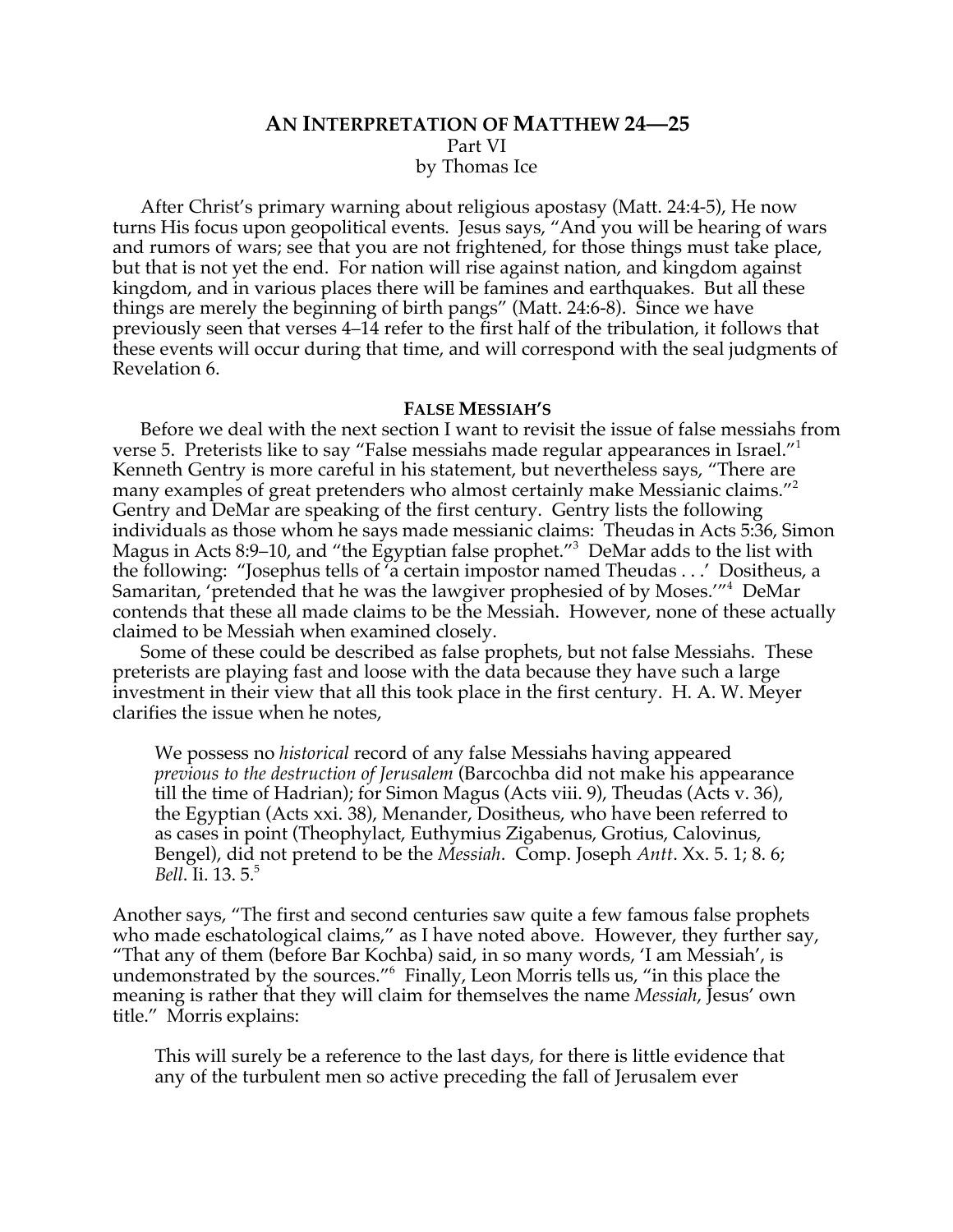claimed to be the Messiah. Some claimed to be prophets, but that is not the same thing. $<sup>7</sup>$ </sup>

"The statement that such persons will come, 'in my name," means either that they will come using the name of Jesus or that they will come assuming the messianic of Jesus, as is spelled out in the explicit claim that follows," says Donald Hagner. "The claim to be the Christ means here the claim to be the eschatological Messiah."8

Even if some first century individuals did claim to be the Messiah—they did not—it would not fulfill this passage. This is one of the many reasons that it looks to the future tribulation and the coming of the beast of Revelation, popularly known down through Christendom as the antichrist.

### **WARS AND RUMORS OF WARS**

Verse 6 begins with an interesting Greek word—*mellô*—which is usually not translated into English, but it carries the idea of "about to." Since it is in the future tense, this opening phrase has the sense of "You are going to be about to hear . . ."<sup>9</sup> This indeed is the case!

The Greek word *polemos* is a general word for war and connotes the "whole course of hostilities" rather than just the individual battles that comprise the larger war campaign.<sup>10</sup> This is a reference to actual wars that will be taking place in reference to the future Jewish people. Meyer says that this phrase is a "reference to wars near at hand, the din and tumult of which are actually heard, and to wars at a distance, of which nothing is know except from the reports that are brought home."<sup>11</sup>

Here we have the future parallel to Revelation 6:4 and the red horse judgment, which is said "to take peace from the earth, and that men should slay one another; and a great sword was given to him." The first seal judgment of Revelation 6:2 is the rider on a white horse, who is a counterfeit Christ, which correspond to verses 4–5 of Matthew 24. This means that antichrist begins the tribulation with a false peace that soon turns into multiple wars breaking out throughout the globe. There will be war that those in Jerusalem will see themselves and those further away that they will only hear about.

To whom is the Lord addressing His comments in this discourse? I believe that it is not to the church, but "to the Jewish disciples as they then were, and as they will be."<sup>12</sup> William Kelly expounds upon this aspect:

the Lord is predicting about the Jewish remnant, . . . And this, because many things must yet be accomplished before the Jews can come into their blessing. But for Christians, all things are ours in Christ even now; the blessing is never put off, though we await the crown at His coming. Again, many parts of scripture speak of scenes of anguish before the Lord's coming; others make Christians to be expecting Christ at any time. These scriptures cannot be broken, nor can they contradict one another; and yet they must do so, if they be applied to the same people. $^{13}$ 

These wars of the tribulation are described in verse 7 as, nation against nation, and kingdom against kingdom. This description depicts multiple struggles taking place on various levels; international conflict will be raging all around. Nations fighting nations, such as if the national entities of France and Germany fought one another. Kingdom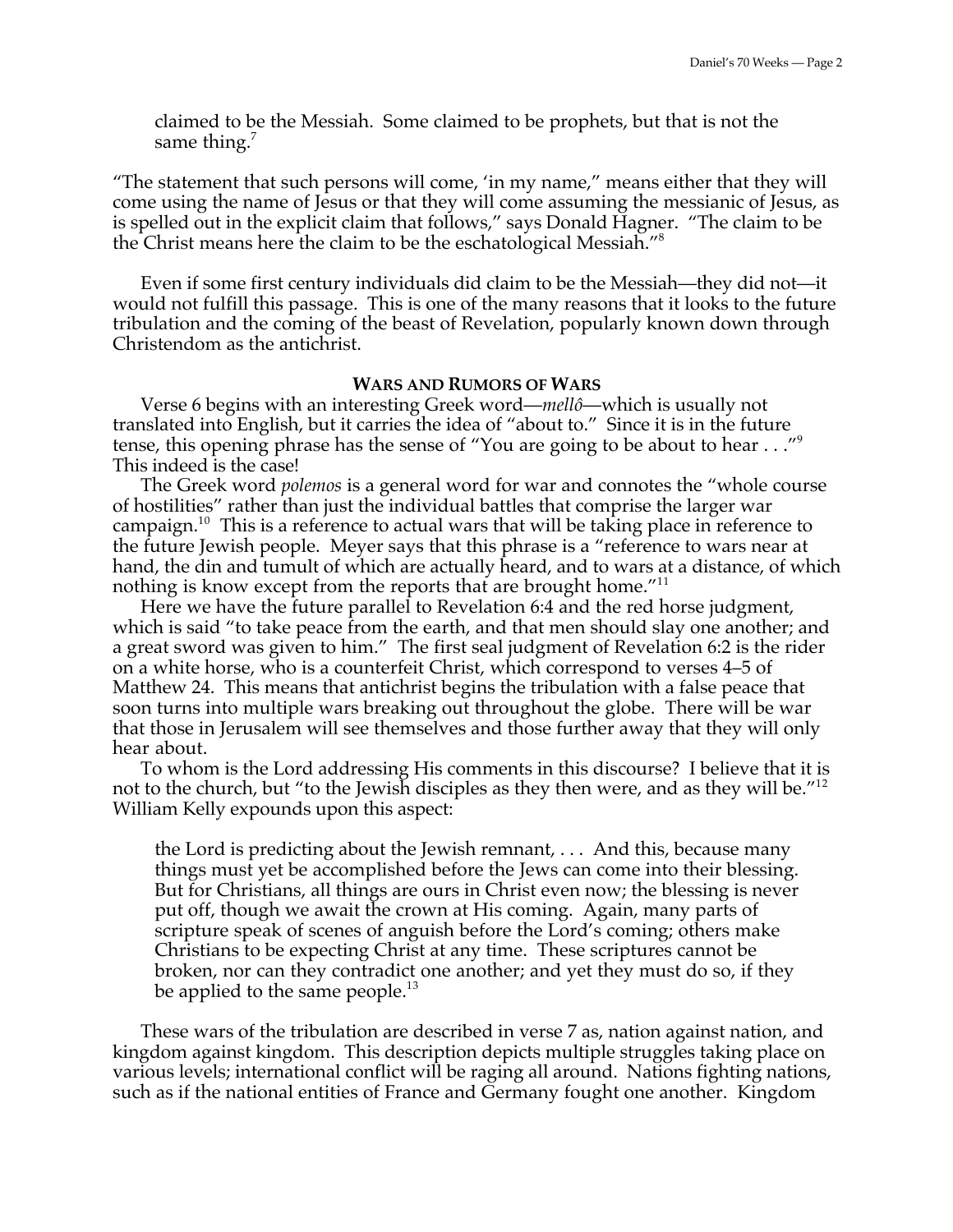against kingdom, such as if NATO were to fight the former Warsaw pact nations. This is the kind of geopolitical conflicts depicted in Daniel and Revelation, which are within the context of a future tribulation. This is not what took place in A.D. 70. Rome was an empire that fought against Israel—a single nation. Such a first century situation does not resemble nation against nation and kingdom against kingdom. M'Neile notes, "The horrors described are not local disturbances, but are spread over the known world; nations and kingdoms are in hostility with one another."<sup>14</sup>

### **DO NOT BE FRIGHTENED**

Jesus tells His disciples that they should not be frightened. The Greek word for frightened is only used here, in the parallel passage of Mark 8:15, and by Paul in 2 Thessalonians 2:2. A. T. Robertson says is "means to cry aloud, to scream, and in the passive to be terrified by an outcry." He renders this passage as follows: "Look out for the wars and rumours of wars, but do not be sacred out of your wits by them."<sup>15</sup>

All three uses of this word are found within the context of the tribulation. Apparently this is going to be a very scary time for those who do not understand that God is in control of these things. Paul makes a similar statement in 2 Thessalonians when he says, "that you may not be quickly shaken from your composure or be *disturbed* either by a spirit or a message or a letter as if from us, to the effect that the day of the Lord has come" (2:2). The Thessalonian believers thought that they were in the day of the Lord or the tribulation. Paul tells them not to be disturbed, because they were not in the day of the Lord.

Twice, once by our Lord and once by Paul, they describe a natural human reaction to thinking that one is in the tribulation as the temptation to cry out in pain. We can understand why one would think this way as we come to realize from the seal judgments of Revelation 6, that describe this specific time as a time in which over a quarter of the earth's population will be killed (Rev. 6:8).

What is the antidote to this frightening knowledge? Simply to know that, "those thing *must* take place" (verse 6). Meyer says, "The reflection that it is a matter of necessity in pursuance of the divine purpose (xxvi. 54), is referred to as calculated to inspire a calm and reassured frame of mind."16 Believers are comforted to know that "if God says that something shall be, then it must be." $17$  Morris explains: "They have one thing going for them that the general public has not: they know that God is over all and that his purpose will in the end be worked out. This is the significance of *it is necessary*."18 This phrase lets us know that God is in control of what is seemingly out of control—His judgment.

Judgment is a necessary part of God's plan because there is evil in the world. Before the Lord can usher in His kingdom—since it will be a righteous kingdom—He must purge out evil through judgment. This can be a scary thing if one does not know God and His plan. Knowing the predetermined plan of God is one of the comforting aspects that prophecy provides for the people of God during a time of global upheaval. Judgment must happen because God is a righteous God who has limits to His patience.

### **CONCLUSION**

James R. Gray has the following excellent summary of this passage:

Matthew 24:6 and Revelation 6:3–4 are parallel. The red horse symbolizes war. The purpose of the rider is "to take peace from the earth, and that they should kill one another" (Rev. 6:3). Many perceive the first half of the Tribulation as a time of great peace. That is not so. The Antichrist will be